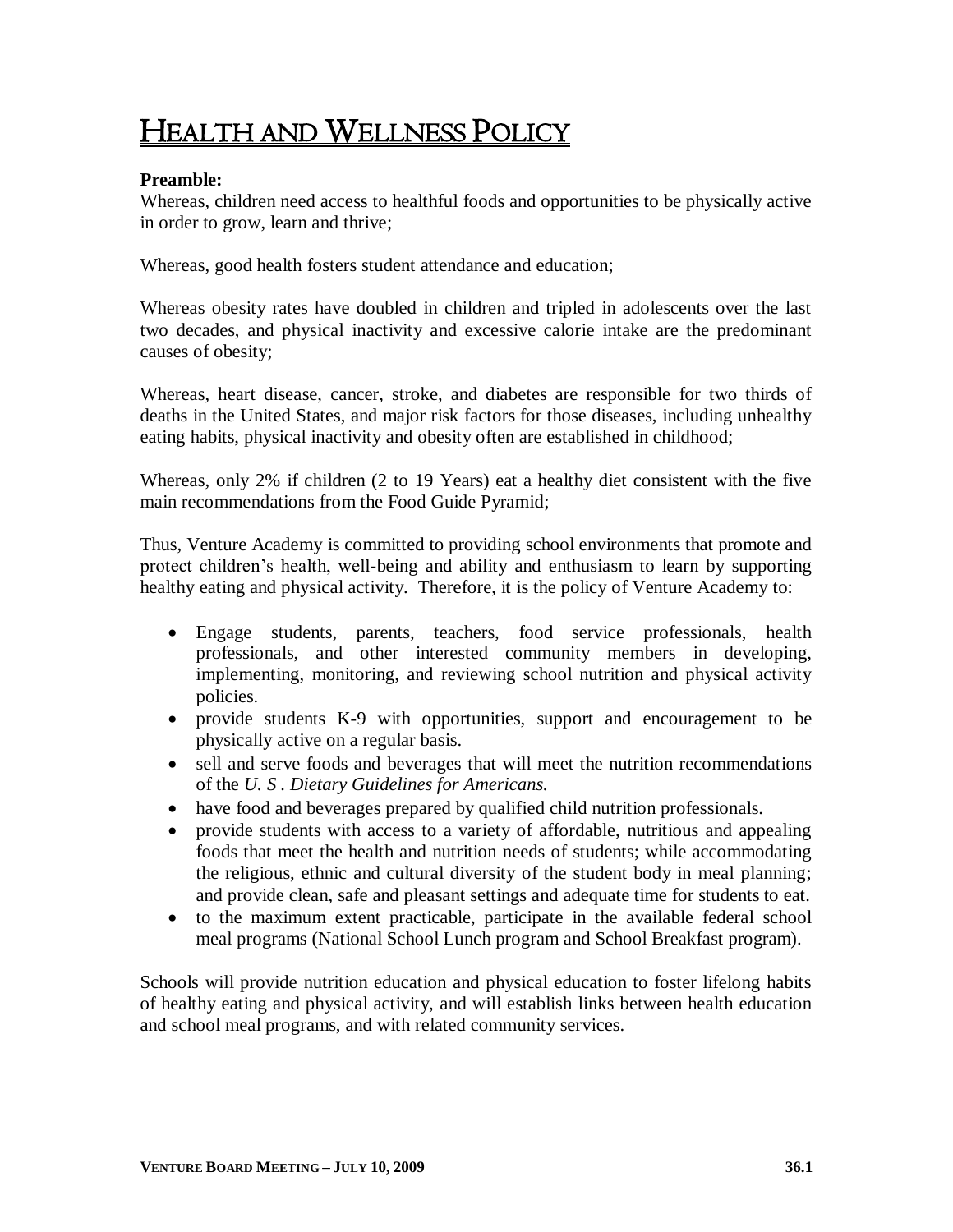## **Rationale:**

The link between nutrition, physical activity and learning is well documented. Healthy eating and activity patterns are essential for a student to passionately pursue his or her interests and develop a love for learning and reach his or her personal best l, achieve full physical and mental growth, and life long health and well-being and excellence. Healthy eating and physical activity are essential to reduce risk for many chronic diseases. Schools have a responsibility to help students learn, establish and maintain lifelong healthy eating and activity patterns. Well planned and effectively implemented school nutrition and fitness programs have been shown to enhance students' overall health as well as their behavior and academic achievement in school. Staff wellness also is an integral part of a healthy school environment, since school staff can be daily role models for healthy behaviors.

## **Goal**

All students in Venture Academy shall posses the knowledge and skills necessary to make nutritious food choices and enjoyable physical activity choices for a lifetime. All staff in Venture Academy are encouraged to model healthful eating and physical activity as a valuable part of daily life.

To meet this goal, the VentureAcademy adopts this school wellness policy with the following commitments to nutrition education, physical activity, nutrition guidelines, other school based activities and implementations. This policy is designed to effectively utilize school and community resources to equitably serve the needs and interests of all students and staff, taking into consideration difference in culture.

#### **Nutrition Education**

- The school cafeteria or eating area serves as a learning laboratory to support nutrition education through menu offerings and signage.
- The school will provide education for students to help them learn skills needed to practice lifelong healthy eating.
- The classroom, cafeteria and other school venues provide clear and consistent messages that explain and reinforce healthy eating and physical activity habits.

#### **Promotion of Healty Eating and Nutrition Guidelines**

- Encourage the increased consumption of a variety of healthy foods, including fruits, vegetables, whole grain and low fat dairy products.
- Offer choices of food and beverages outside the lunch and breakfast meal service which are a good source of nutrients, moderate in sodium, moderate or low in fat,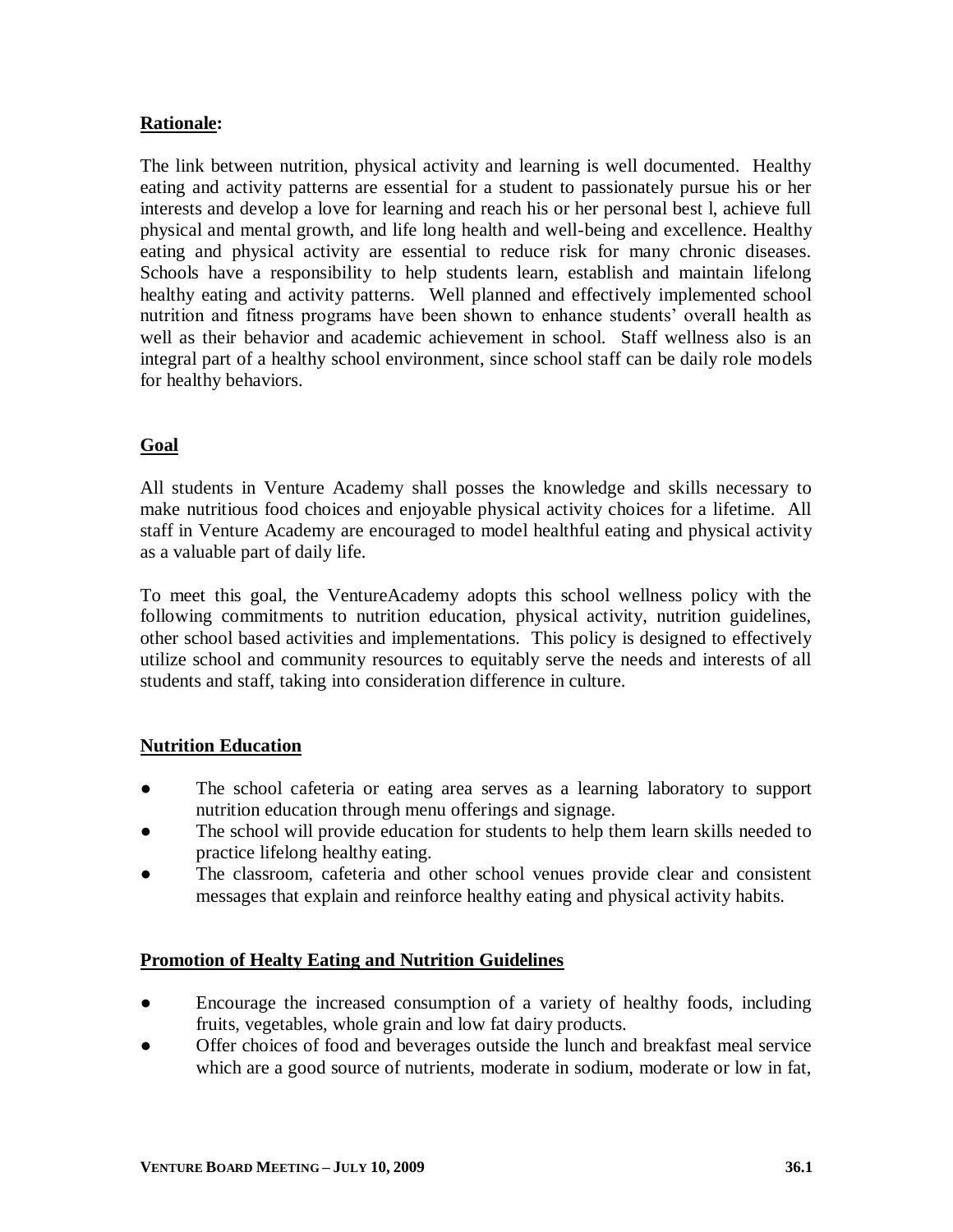and moderate in sugar that is not naturally occurring in the food and moderate in calories.

- Strive to improve student nutrition behaviors on the school campus; include an increase of healthier meal choices by students to include fruits, vegetables, whole grains, and low fat dairy products.
- Serve school meals which meet the USDA nutrition standards for all meals as well as provide sufficient choices, including new foods and foods prepared in new ways to meet the taste preference of the students.
- Designated lunch periods for all students offer sufficient time to enjoy eating healthy foods. Lunch periods will be scheduled near the middle of the school day when possible.
- Students shall be encouraged to test healthy food items with which they are not familiar to promote behavior change and healthy school meal consumption.
- Support healthy eating by utilizing the food service area as a expeditionary learning laboratory to support classroom instruction through menu offerings and signs supporting healthy eating.

# **Promotion of Healthy Eating and Nutrition Guidelines**

- Food and beverages are not used as reward or punishment. Food is appealing and attractive to children, and is served in a clean and pleasant setting.
- Classroom celebrations shall encourage healthy choices and portion control.
- Set guidelines for refreshment served at parties, celebrations and meetings during the school day.
- Offer skim or 1% milk fat beverage selection where 2% milk fat or whole milk fat beverages are available and encourage the consumption of lower fat options.
- Provide student's opportunities to practice healthy habits they can choose from an array of healthy food options, eat in relaxed and comfortable surroundings and enjoy daily physical activity.

## **Sharing of Foods and Beverages**

 We discourage students from sharing their foods or beverages with another during meal or snack times, given concerns about allergies and other restrictions on some children's diets.

## **Physical Activity**

- Schools should ensure that every student from kindergarten through ninth grade receives regular, age appropriate quality physical education.
- Provide within the school environment a safe enjoyable activity for all students .
- Provide, through physical education, safe and satisfying physical activity for all students, including those with special needs.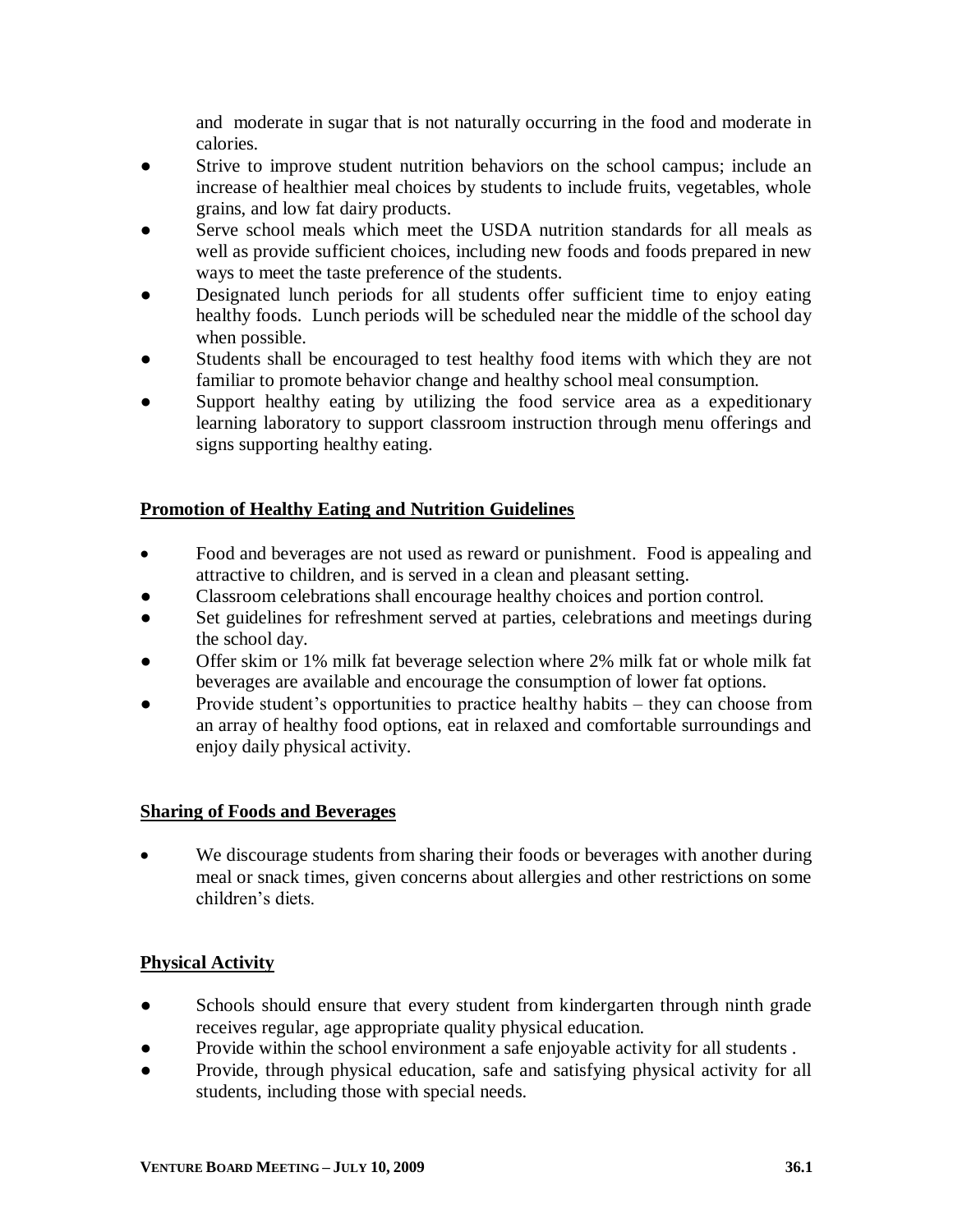- Provide for fitness education and assessment to help students understand and improve or maintain their physical well-being.
- Promote the benefits of doing regular amounts of physical activity now and through life.
- Schools should ensure that physical activity facilities on school grounds are kept safe and well-maintained.

# **Goals for Other School Based Activities**

- The after-school environment includes physical activity and promotes healthy eating habits.
- Schools should provide information to parents to help them promote and incorporate physical activity and healthy eating into their children's lives.
- Schools should provide services to ensure that students with nutrition-related health problems are referred to appropriate services for counseling or medical treatment.
- Dining room supervisory staff (teachers, aids, janitorial staff, etc.) shall receive appropriate training in how to maintain a safe, orderly, and pleasant eating environment

## **Staff as Role Models**

- Train staff who supervise student dining areas to encourage healthy eating patterns through a positive daily experience.
- Offer opportunities and encouragement for staff to model and be leaders of healthy eating habits.
- Develop strategies for teachers, school administrators, students, foodservice professionals, and community members to serve as role models in practicing healthy eating and being physically active.

## **Food Safety/Food Security**

- **●** All foods made available will comply with state and local food safety and sanitation regulations.
- **●** Implement Hazard Analysis and Critical Control Point (HACCP) plans and guidelines to prevent food illness in school.
- All food service equipment and facilities must meet applicable local and state standards concerning health, safe food preparation, handling and storage, drinking water, sanitation and workplace safety